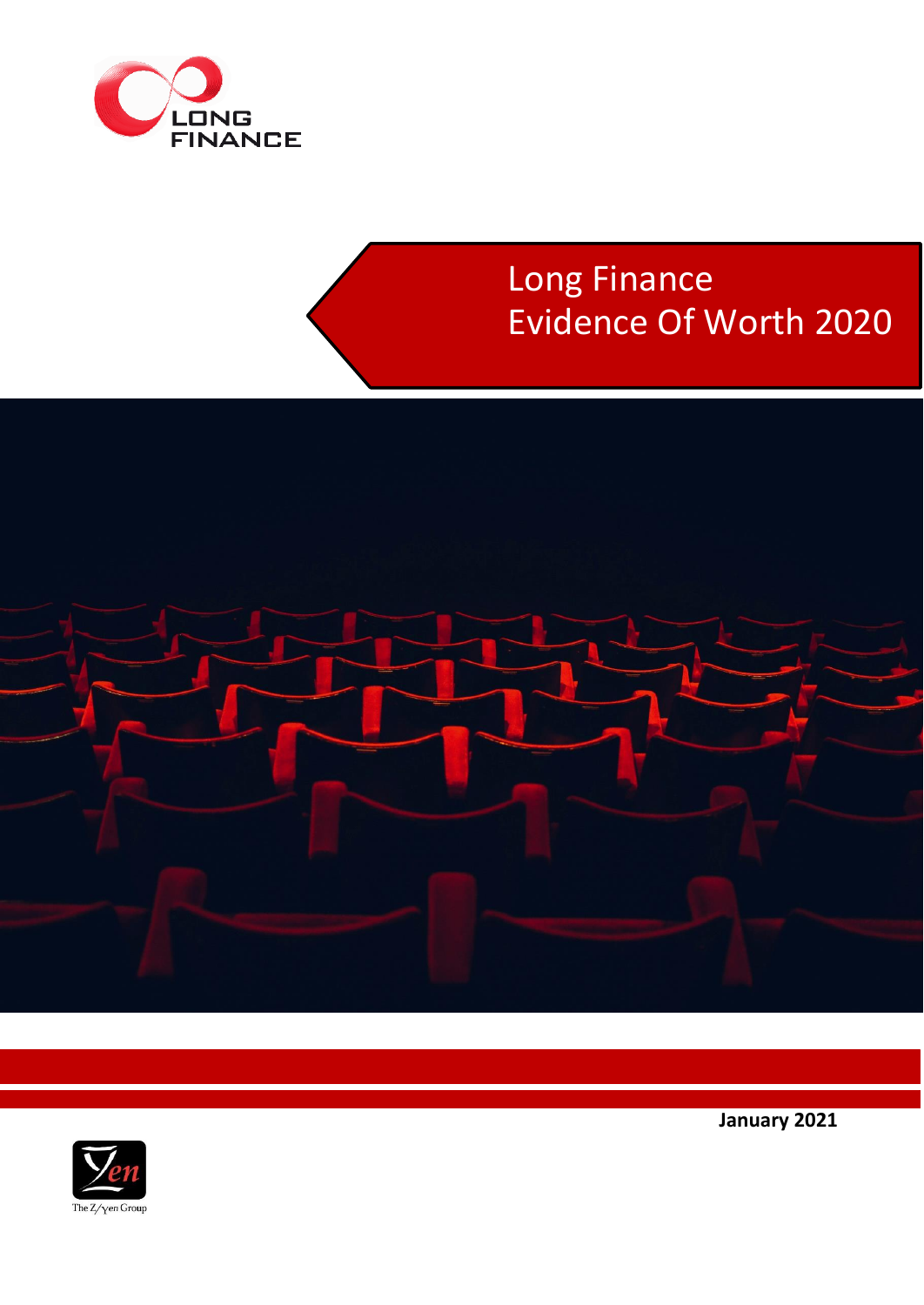



# **Contents**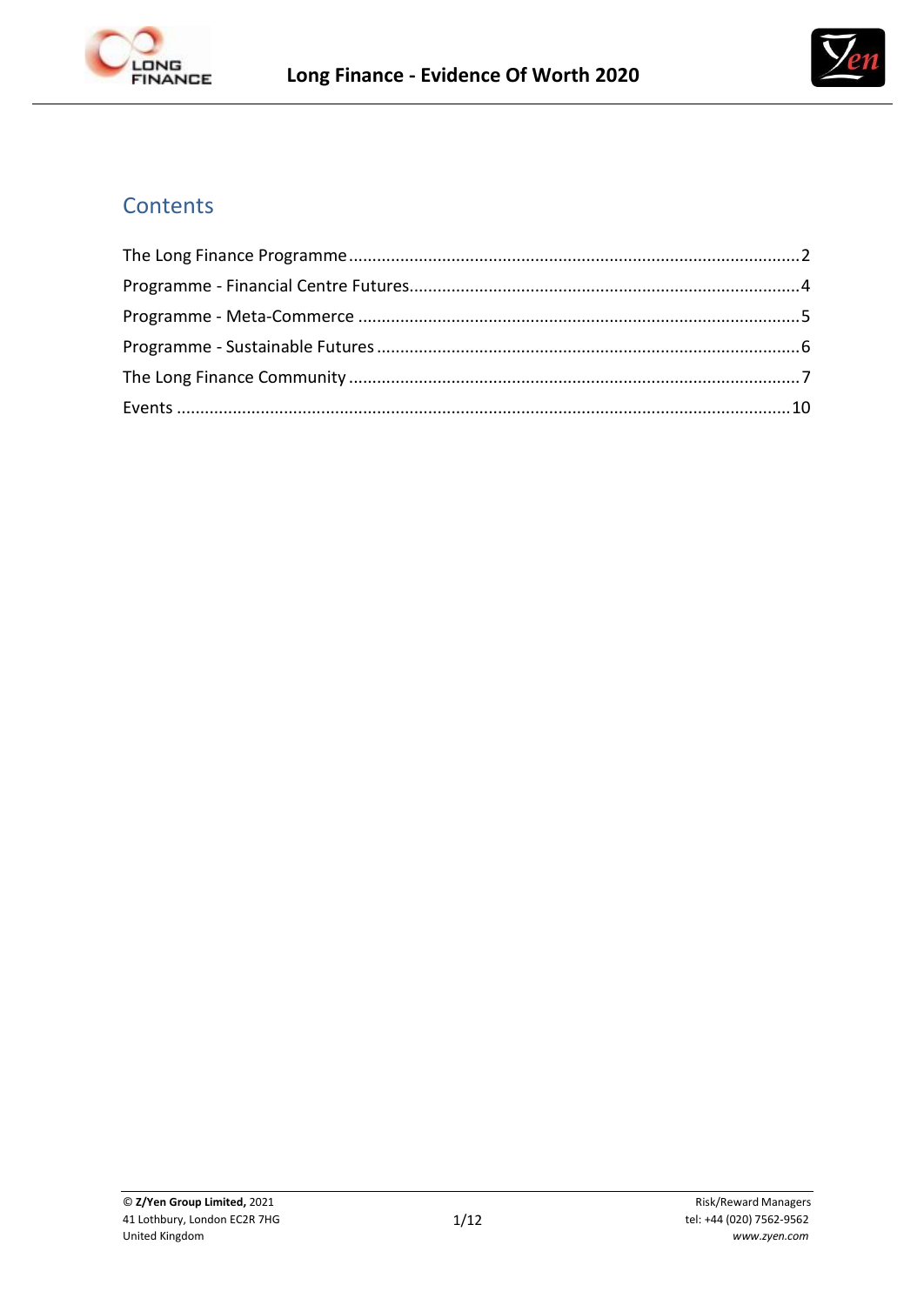



#### **The Long Finance Programme**

Long Finance is a community that explores building a sustainable financial system - one which delivers the outcomes mankind needs over the long-term. We operate openly, encourage discourse and debate, and emulate scientific ideals.

2020 was a challenging year. We hope that Long Finance has helped people connect and continue to challenge the accepted paradigms of risk and reward.

In order to maximise impact, Long Finance is free to join and resources are free to access. Organisations can support the work of the Long Finance programme by joining FS Club.

Not-for-profit programmes, such as Long Finance, need to set practical and achievable objectives. There is strong pressure to maximise the impact of limited resources. To satisfy individuals and organisations who donate their time and money to supporting them, they must record and measure results to prove that they are meeting the objectives they have  $set^1$ .

Z/Yen has worked extensively with not-for-profit clients to implement practical approaches to measuring the impact of their work. For the last eight years, we have published an "**[evidence](https://www.longfinance.net/about/evidence-worth/) of worth report"** for our Long Finance programme. This document reviews the achievements of the Long Finance Programme over 2020. We assess the value of the Long Finance programme across the four following 'evidence of worth' outcomes:

- 1. expanding frontiers to mitigate needs;
- 2. changing systems to remove or release needs;
- 3. service delivery to meet needs;
- 4. communitarian to address needs for or through communal activity.



# **2020 In Summary**

<sup>1</sup> Harris I, Mainelli M and O'Callaghan M (2001), "Evidence Of Worth In Not-For-Profit Sector Organisations", Journal of Strategic Change, Volume 11, Number 8, John Wiley & Sons, pages 399-410. [https://www.longfinance.net/publications/professional-articles/evidence-of-worth-in-not-for-profit-sector](https://www.longfinance.net/publications/professional-articles/evidence-of-worth-in-not-for-profit-sector-organisations/)[organisations/](https://www.longfinance.net/publications/professional-articles/evidence-of-worth-in-not-for-profit-sector-organisations/)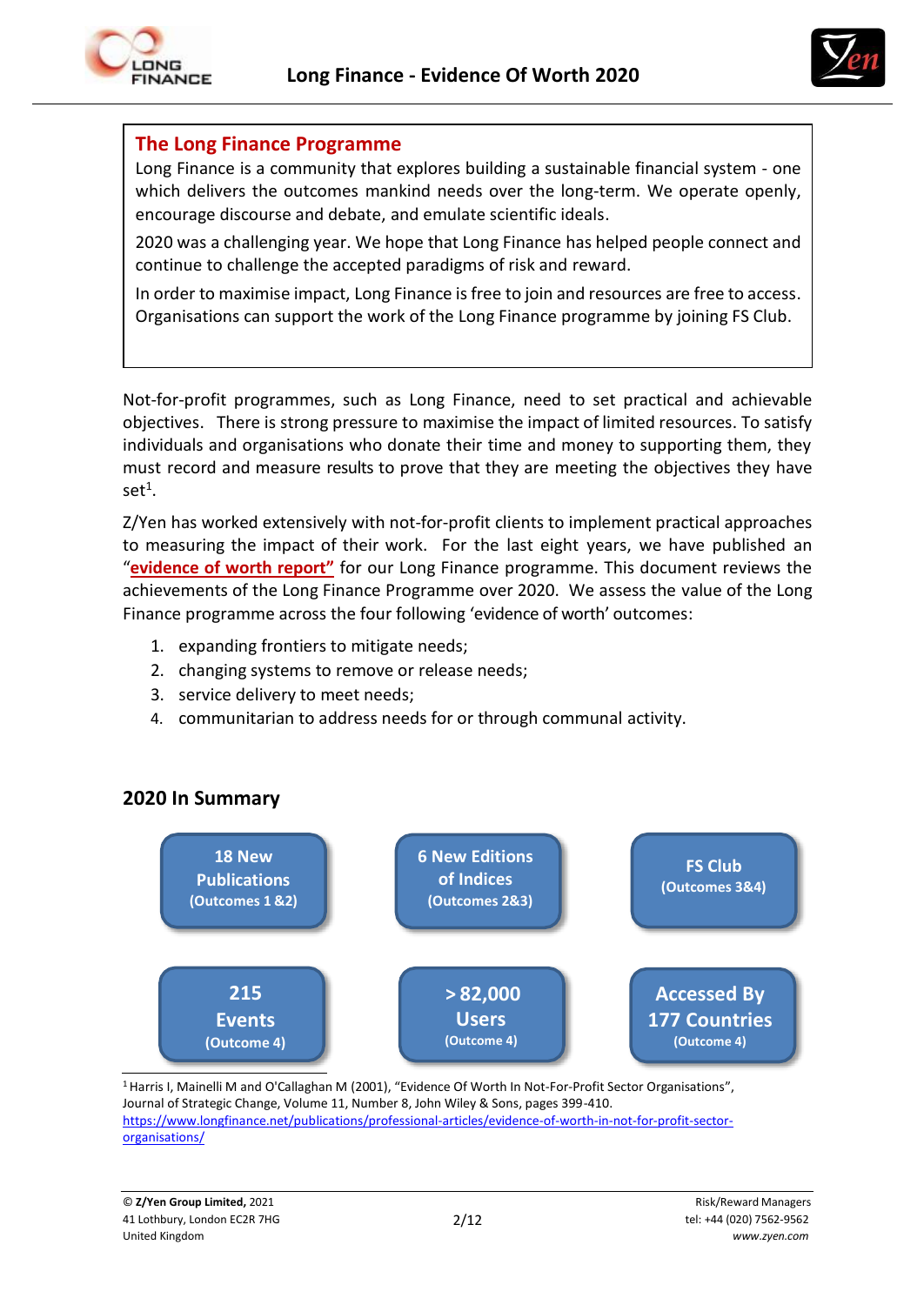



#### **Programme - Financial Centre Futures**

This programme initiates discussion on the changing landscape of global finance, seeking to explore how finance might work in the future. There are two vibrant projects in this programme:

- **[The Global Financial Centres Index](https://www.longfinance.net/programmes/financial-centre-futures/global-financial-centres-index/)**
- **[The Smart Centres Index](https://www.longfinance.net/programmes/financial-centre-futures/smart-centres-index/)**



**The Global [Financial](http://www.longfinance.net/programmes/financialcentrefutures/global-financial-centres-index/publications.html) Centres Index** is published twice per year, reaches a global audience and is the subject of significant press coverage including the Financial Times, CNBC, Irish Times, Wall Street Journal, and The Washington Post.

The twenty-eighth edition of the Global Financial Centres Index (GFCI 28) was published on 25 September 2020. 121 financial centres were researched for GFCI 28 of which 111 are now in the main index. The GFCI is compiled using 138 instrumental factors. These are combined with financial centre assessments provided by respondents to the GFCI online questionnaire. GFCI 28 uses 54,509 assessments from 8,549 respondents.

China Development Institute (CDI) in Shenzhen and Z/Yen Partners in London collaborate in producing the GFCI.



**[The Smart Centres Index](https://www.longfinance.net/programmes/financial-centre-futures/smart-centres-index/publications/)** was developed as part of our Distributed Futures programme. It is published twice per year and is an initiative which aims to help investors, governments, and regulators track the attractiveness of technology centres for new technologies and products by measuring how attuned centres and their regulatory systems are to attracting innovation and growth in Science, Technology, Energy Systems, Machine Learning, Distributed Ledgers, and Fintech.

The index builds on the pilot Smart Jurisdictions Index, which was published in 2018, and uses the same methodologies that have helped our Global Financial Centres Index and Global Green Finance Index establish themselves as world-leading benchmarks.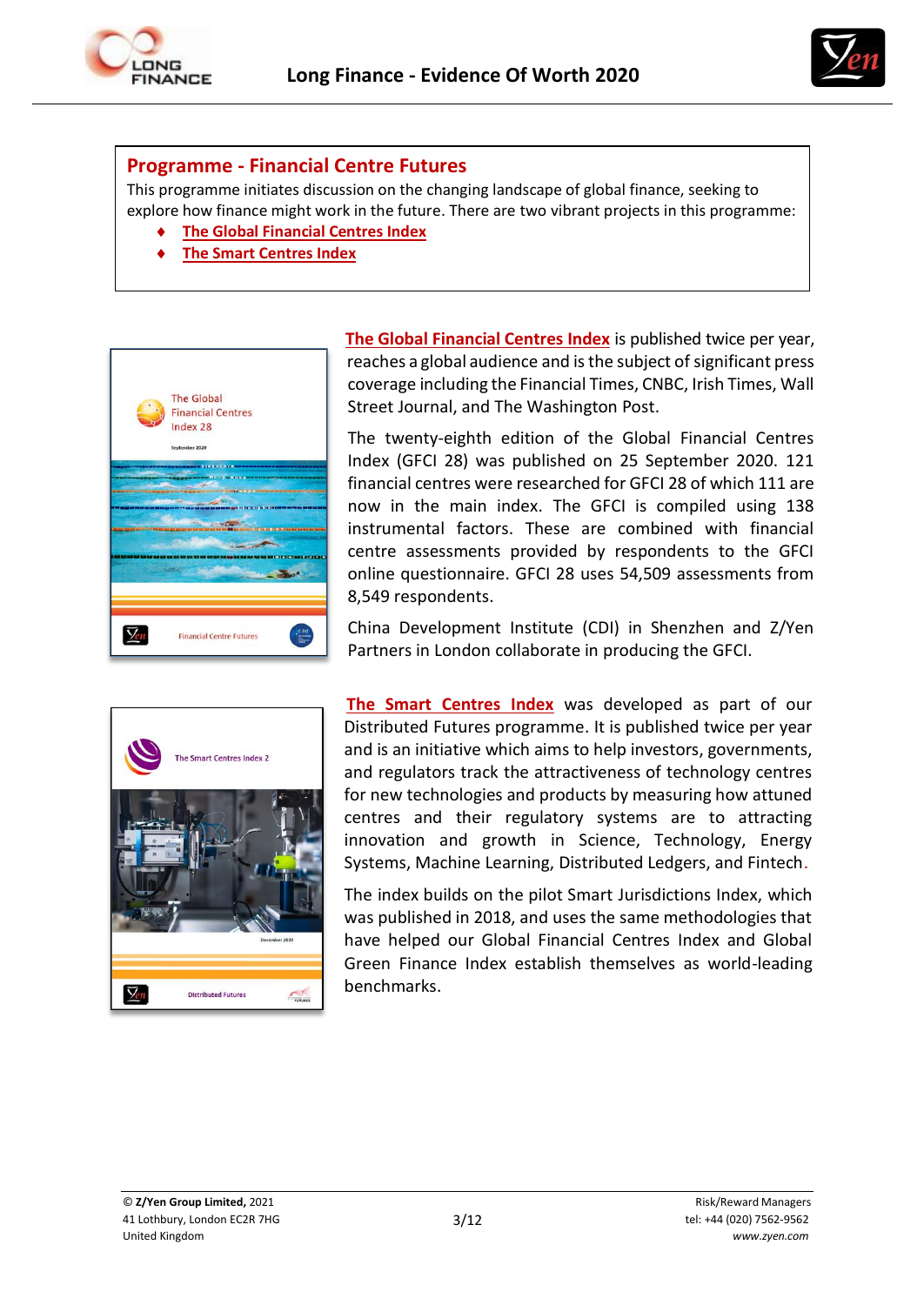



## **Programme - Meta-Commerce**

Meta-Commerce aims to identify and structure the critical questions underlying the longterm viability of the financial system. Inspired by David Hilbert's 23 [questions](http://en.wikipedia.org/wiki/Hilbert%27s_problems) project of 1900, the Meta-Commerce programme brings together financial experts across a range of disciplines, with a view to producing a framework of questions in order to prioritise future research and direct action.

By helping to identify a set of core questions that link economics, finance and society, and that need solving in order to have a working financial system, Meta-Commerce maps the road to Long Finance and contributes to its overarching goals – to *expand frontiers, change systems, deliver services and build communities*.

2020 continued Meta-Commerce's focus on green finance with the publication of two reports:



**[How Government Policy Performance Bonds Could Save The](https://www.longfinance.net/publications/professional-articles/how-government-policy-performance-bonds-could-save-planet/)  [Planet](https://www.longfinance.net/publications/professional-articles/how-government-policy-performance-bonds-could-save-planet/)** by Michael Mainelli & Djellil Bouzidi, is a summary of 11 years of work by Z/Yen and Long Finance to explore and publicise the idea of policy performance bonds. A cut down version of the document was published by the Official Monetary And Financial Institutions Forum (OMFIF) Sustainable Policy Institute in September 2020, and the concept is beginning to gain traction, with a number of jurisdictions beginning to explore their application to sovereign bonds in more depth in advance of COP26.



**[Paying for Energy Saving In Schools](https://www.longfinance.net/media/documents/Paying_for_Energy_Savings_in_Schools.pdf)** was commissioned by Southend on Sea Borough Council as part of the Interreg 2imprezs programme. The report is aimed at decision-makers and nonspecialists. It lays out the case for investment in energy-saving in educational facilities, identifies techniques for delivering reductions in energy use and details public and private sources of capital for local authorities seeking to embark on energy-saving programmes. Key barriers to action are examined and recommendations are included for overcoming them. This report, and the related 2019 report on **[The Financing Of Green Infrastructure,](https://www.longfinance.net/documents/2156/Nature_Smart_Cities_Business_Model_002.pdf)** have formed the basis for a series of conversations with UK local authorities on the delivery of regional "Net-Zero" programmes.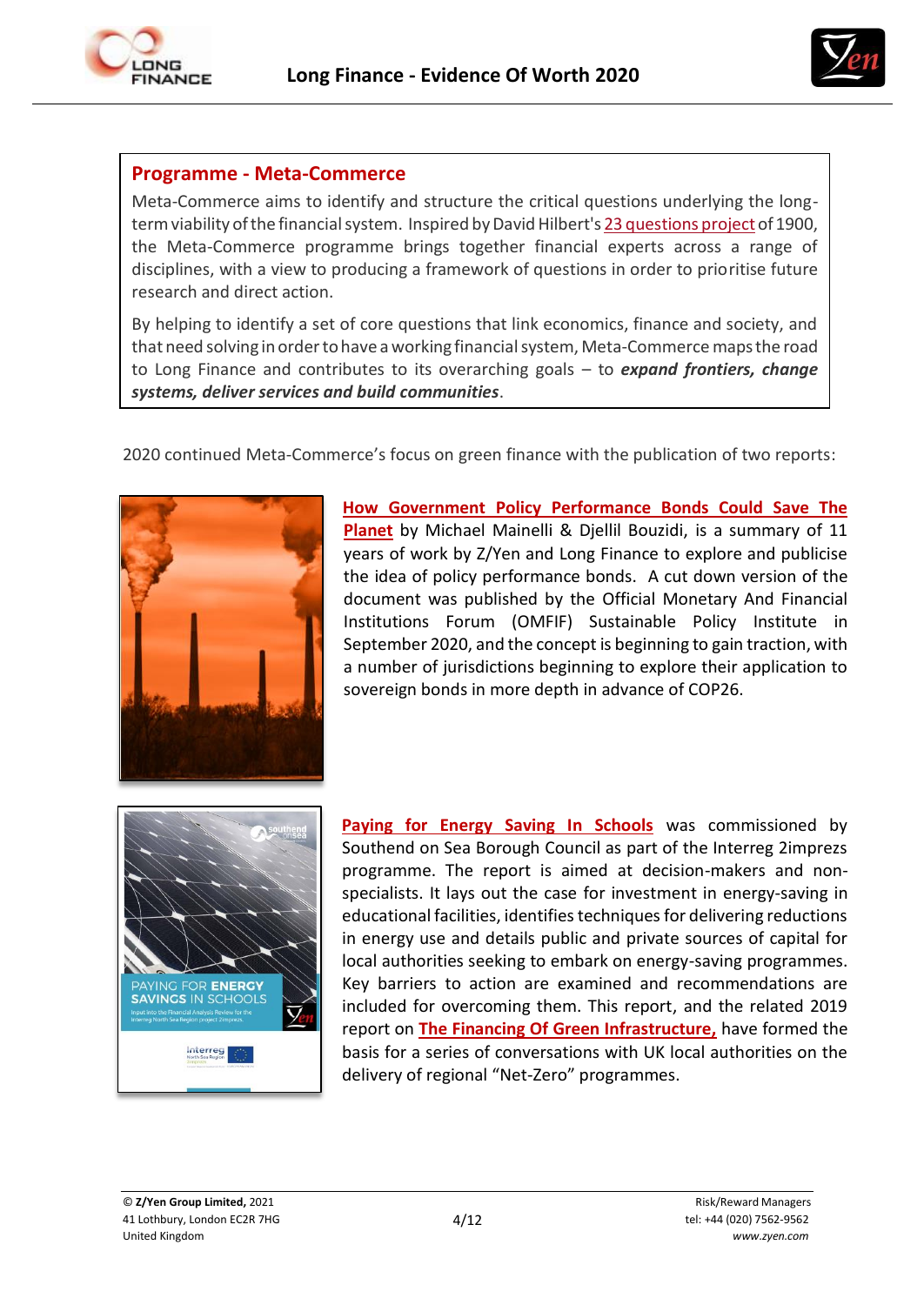



#### **Programme - Sustainable Futures**

Sustainable Futures focuses on ways in which the financial system supports the transition to a sustainable economic model, addressing green finance, and environmental, social and governance systems. There are currently two active projects in this programme:

- **[The Global Green Finance](https://www.longfinance.net/programmes/financial-centre-futures/global-green-finance-index/) Index**
- **[The London](https://www.longfinance.net/programmes/sustainable-futures/london-accord/) Accord**

**The Global Green [Finance](http://www.greenfinanceindex.net/) Index** seeksto measure perceptions of the quality and depth of green financial products across the world's financial centres and to chart the progress of financial centres towards a financial system that delivers sustainable development, and values people and the planet as much as profit.



The index is updated and published twice a year. The sixth edition of the index ranked 74 centres based on 4,219 ratings, combined with 135 instrumentalfactors.

Since its launch, the GGFI has grown in stature to become the world's most authoritative measure of the green finance performance of financial centres. A number of global financial centres have now set targets for improvement based on their ranking within the GGFI

The GGFI was initiated with the assistance of a generous grant from the MAVA [Foundation. T](http://mava-foundation.org/)his grant came to an end in 2020. The GGFI is currently supported by  $Z/Yen$ . A new sponsor, or sponsors, from within the financial services sector would be welcome.

**[The London Accord](https://www.longfinance.net/programmes/sustainable-futures/london-accord/)** is the world's largest open-access library of

environmental, social, and governance analytics reports. The reports have been donated by a global community of businesses, academic institutes, governments, think-tanks and NGOs. All reports on this site are available to download in full, for free, under our terms of use.



The London Accord aims to encourage better policy creation by enhancing policy-makers' and academics' access to reports which highlight the role that the financial services industry can play in assisting society on the road to sustainable development.

22 reports were added to the London Accord over the course of 2020, with several new organisations joining the London Accord family, including FTSE Russell, Orbitas, Yield Brook and Enertechnos.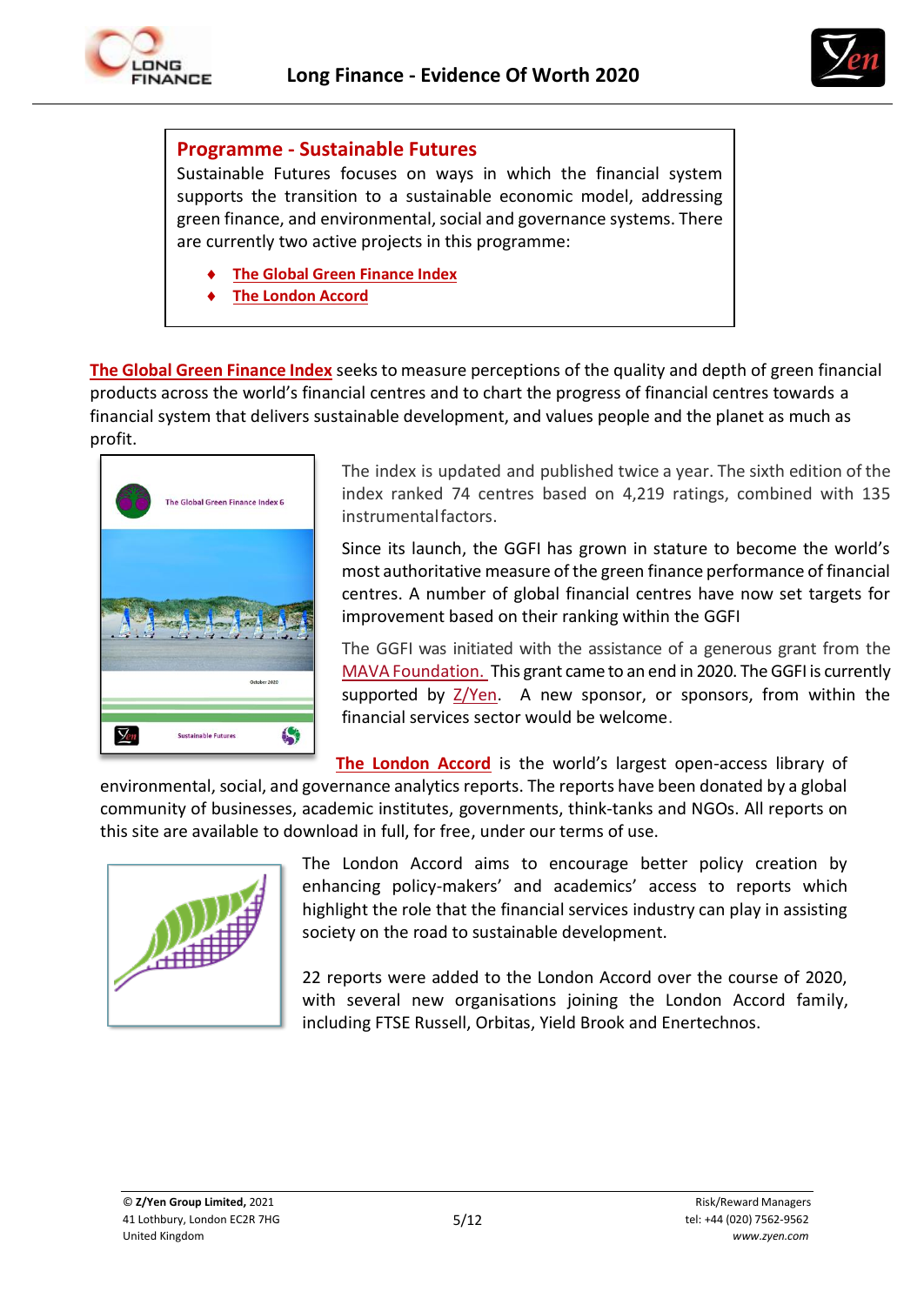



#### **Table 1 - London Accord Downloads**

Of note, is that the long-term value of the London Accord is apparent from the range of publication dates for the top downloads:

| Top 10 Downloads From The London Accord In 2020                                                                                                  |                                            |                         |  |
|--------------------------------------------------------------------------------------------------------------------------------------------------|--------------------------------------------|-------------------------|--|
| <b>Title</b>                                                                                                                                     | Organisation                               | <b>Publication Year</b> |  |
| The Logistics of Supply Chain Alpha                                                                                                              | Deutsche Bank                              | 2015                    |  |
| Volkswagen Downgraded To CCC                                                                                                                     | <b>MSCI</b>                                | 2015                    |  |
| <b>Fragile Planet Scoring Climate Risks Around The</b><br>World                                                                                  | <b>HSBC Global Research</b>                | 2018                    |  |
| Social Infrastructure Finance And Institutional<br><b>Investors Global Perspective</b>                                                           | <b>Inderst Advisory</b>                    | 2020                    |  |
| Financing Credible Transitions How We Ensure<br><b>Transition Label Has Impact</b>                                                               | <b>Credit Suisse &amp; Carbon Bonds</b>    | 2020                    |  |
| Foundations ESG Investing Part 2 Integrating<br><b>ESG Benchmarks</b>                                                                            | <b>MSCI</b>                                | 2018                    |  |
| The Halo's Creed                                                                                                                                 | <b>UniCredit Group</b>                     | 2010                    |  |
| Concerns Misplaced: Will Compliance With The<br><b>TCFD</b><br>Recommendations<br>Really<br>Expose<br>Companies And Directors To Liability Risk? | Commonwealth Climate And Law<br>Initiative | 2017                    |  |
| <b>Stranded Assets Fossilised Revenues</b>                                                                                                       | <b>Kepler Cheuvreux</b>                    | 2014                    |  |
| <b>Financing Tomorrows Cities Meta-Analysis</b>                                                                                                  | City of London Corporation                 | 2014                    |  |

#### **The Long Finance Community**

Long Finance seeks to engage our community of financial services professionals, policy makers, academics, and interested lay-people in debate, discussion and interaction. 2020 was a challenging year and we are proud to have provided a strong online channel to allow individuals and organisations to discuss, analyse and debate society's paths to an equitable and sustainable future.

The Long Finance website use has increased substantially from 45,000 users in 2018 to more than 82,000 in 2020. This traffic has been driven by the quality of the research available, as well as innovations such as an AI-generated newsfeed focusing on the UN Sustainable Development Goals.

The past year has seen a significant rise in traffic from the UK, the USA, and Asian countries. Details of the country of origin of Long Finance users is contained in Table 2.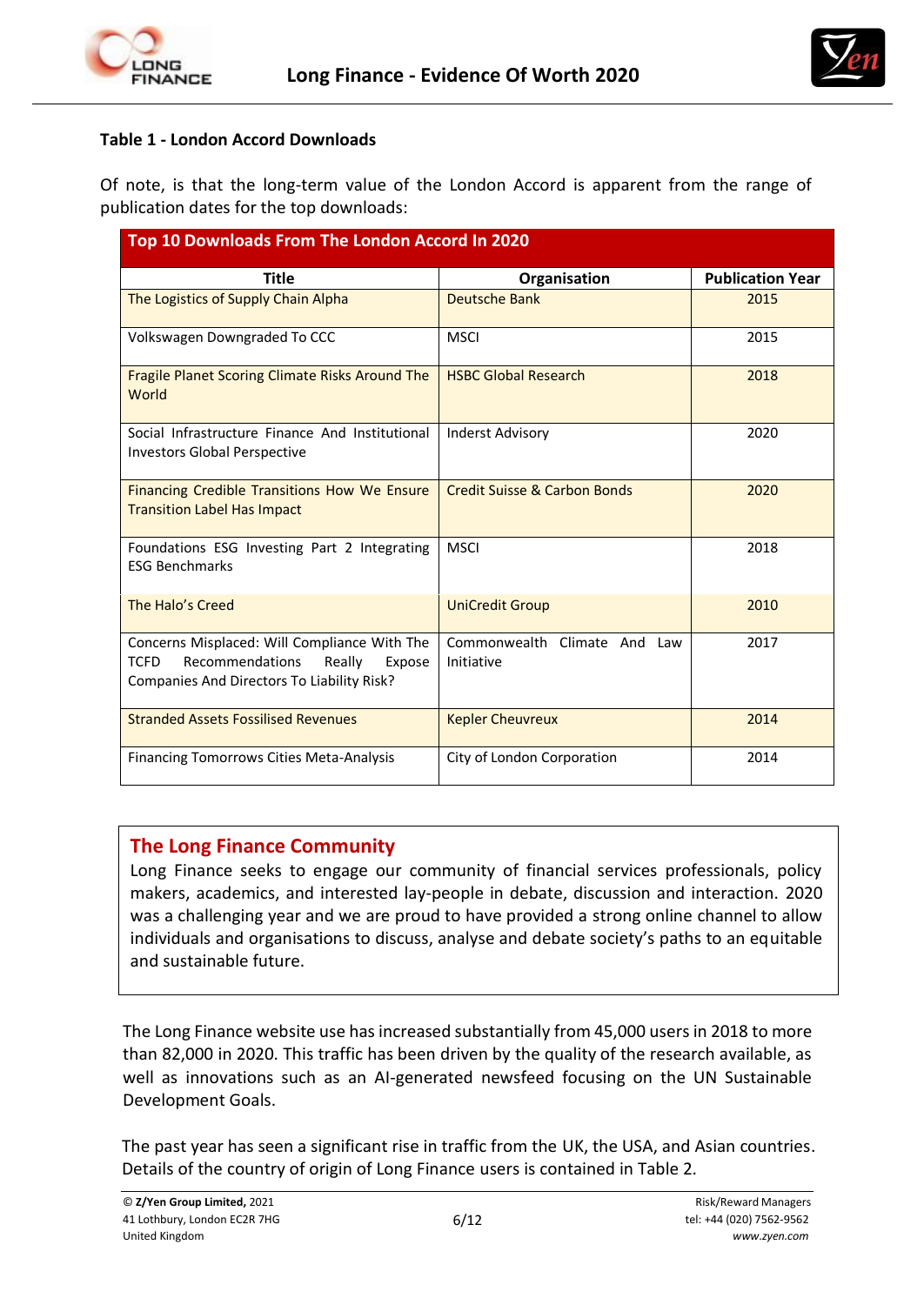



#### **Table 2 - The Top 10 Countries Accessing The Long Finance Website**

| <b>Top 10 Countries</b>     |                      | percentage of total<br>2020 (2019) |
|-----------------------------|----------------------|------------------------------------|
|                             | <b>United States</b> | 18.72% (20.21%)                    |
|                             | United Kingdom       | 12.61% (12.45%)                    |
|                             | China                | 6.99% (7.34%)                      |
|                             | Japan                | 5.19% (5.73%)                      |
| $\sqrt{3}$                  | Hong Kong            | $5.01\%$ (2.31%)                   |
|                             | Taiwan               | 4.28% (4.04%)                      |
| $\mathcal{L}_{\mathcal{U}}$ | South Korea          | 4.44% (3.85%)                      |
| $\circledast$               | India                | 4.11% (3.36%)                      |
|                             | Canada               | 2.62% (1.12%)                      |
| $\overline{\mathbb{G}}$     | Singapore            | 3.11% (2.81%)                      |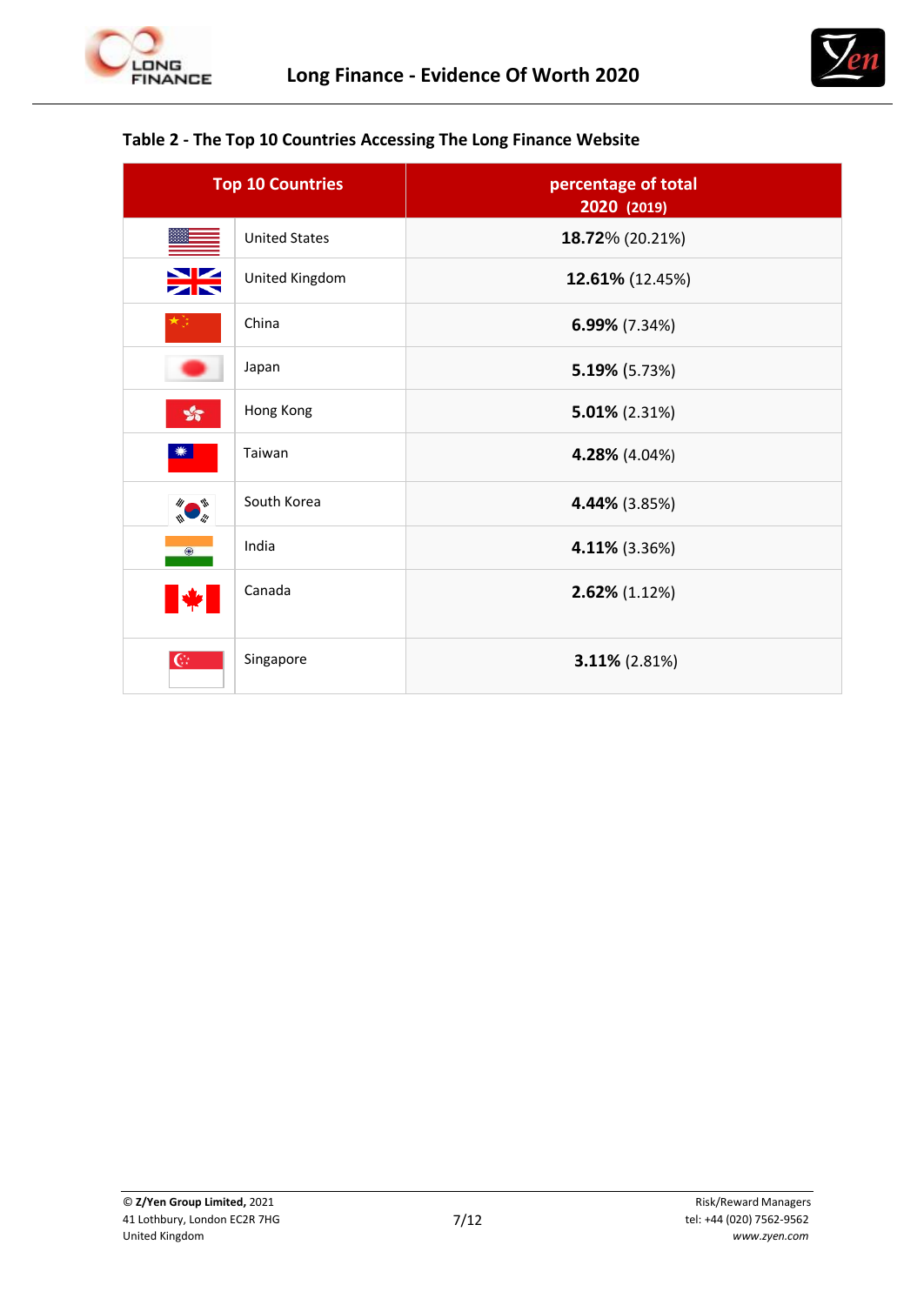



The Long Finance blog [The Pamphleteers a](http://www.longfinance.net/news/long-finance-blogs/the-pamphleteers.html?start=20)ttracted significant attention in 2020. Table 3 shows the top 10 most popular articles submitted by our community members

#### **Table 3 - The Pamphleteers 2020**

| <b>Title</b>                                                                                                                                 | <b>Date</b> | <b>Author</b>                     | <b>Downloads</b> |
|----------------------------------------------------------------------------------------------------------------------------------------------|-------------|-----------------------------------|------------------|
| The Impact Of Covid-19 On<br>"A Tale Of Two Middle<br>Classes"                                                                               | 11-May-20   | Patricia Lustig & Gill Ringland   | 3045             |
| Post-Covid-19 Calcs - Beat<br>The SEIR In Forty Days:<br><b>Naïvely Modelling Covid-19</b>                                                   | 11-Apr-20   | Michael Mainelli & Henry Price    | 2491             |
| How Covid-19 Affects The<br><b>Future Of London</b>                                                                                          | 18-May-20   | Patricia Lustig & Gill Ringland   | 1441             |
| 2020 Vision & The 21st<br><b>Century: Looking Back To</b><br>2000 And On To 2040, A<br><b>Gresham College Event</b><br><b>Two Decades On</b> | 20-May-20   | <b>Michael Mainelli</b>           | 1425             |
| Post-Covid-19 Calcs -<br><b>Forgotten Finance</b>                                                                                            | 03-Apr-20   | Michael Mainelli & Paul Taffinder | 1407             |
| The Cold Equations - Covid-<br>19: When The Value Of<br><b>Statistical Life Changes All</b><br>Our Lives.                                    | 20-Apr-20   | Mark Freeman & Ben Groom          | 1381             |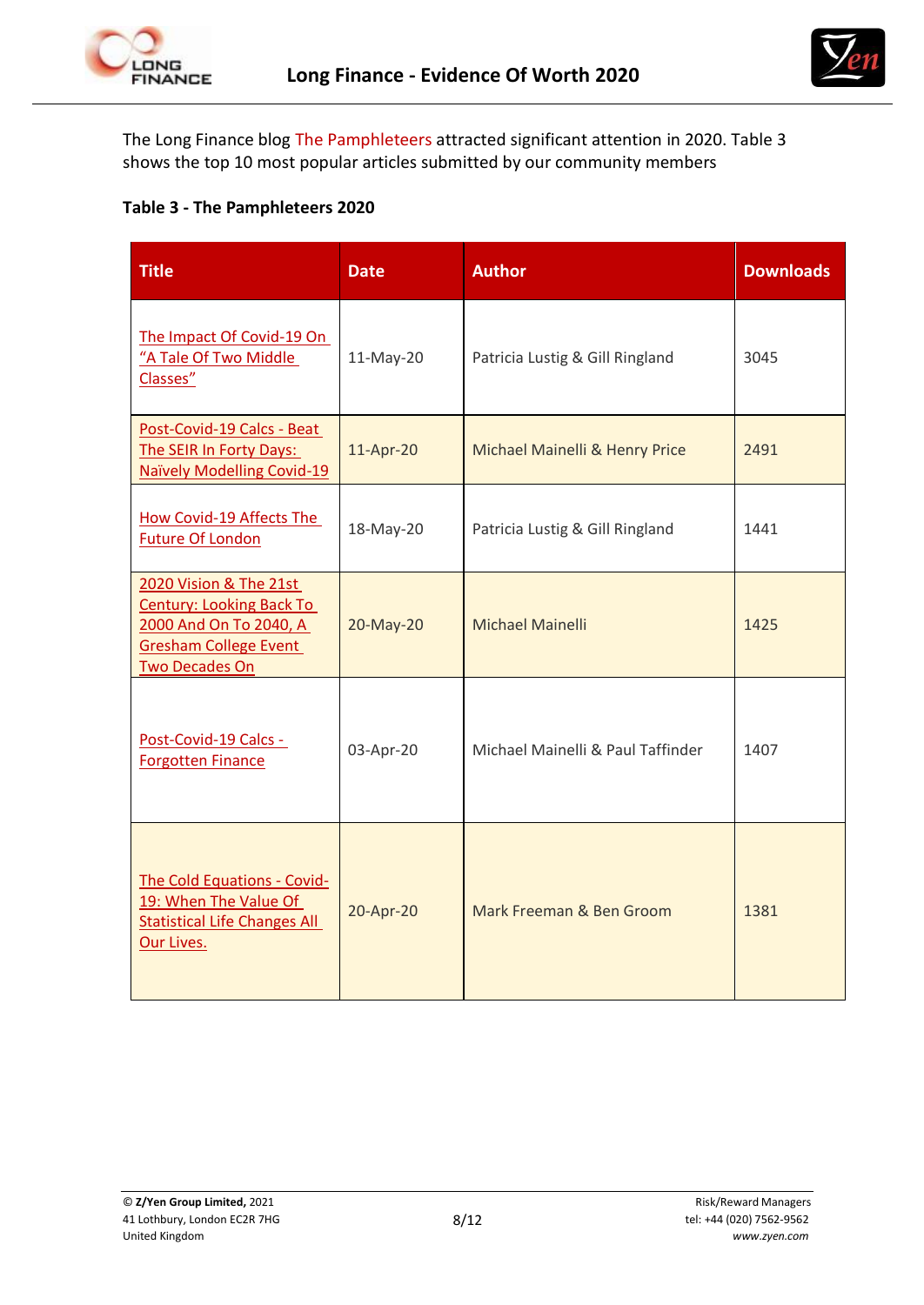



| <b>Sustainability, Distributed</b><br>Ledgers, And Shea Butter<br><b>Pricing</b>                                 | 06-Jan-20                                    | William Kwende & Sarah Jones | 1365 |
|------------------------------------------------------------------------------------------------------------------|----------------------------------------------|------------------------------|------|
| Foresight In The Time Of<br>Covid-19: Prediction And<br><b>Uncertainty</b>                                       | 02-Apr-20<br>Patricia Lustig & Gill Ringland |                              | 1310 |
| Post Covid-19 Calcs - Has<br><b>Financial Services Lost</b><br>Purpose & Plot?                                   | Paul Taffinder<br>01-May-20                  |                              | 1204 |
| The Limits Of Comparative<br>Advantage & Dead<br><b>Economists</b>                                               | 27-Mar-20                                    | <b>Chris Yapp</b>            | 1181 |
| <b>Could A New Bretton</b><br><b>Woods Agreement</b><br><b>Contribute To Global</b><br><b>Economic Recovery?</b> | 08-May-20                                    | <b>Bob McDowall</b>          | 1101 |

Long Finance runs three separate Twitter feeds to deliver news and connect to the more than 74,000 individuals in our communities of interest. Table 4 illustrates their themes.

| <b>Twitter Handle</b> | <b>Theme</b>                                                                                                                           |
|-----------------------|----------------------------------------------------------------------------------------------------------------------------------------|
| @ZYen LF              | Social, technical, economic, and political news from around the<br>world on making technology and finance work to social benefit       |
| @ZYenResearch         | Z/Yen research reports and events                                                                                                      |
| @ZYen DF              | The commercial 'Think-Do' Tank that runs the Global Financial<br>Centres Index, Global Green Finance Index, Long Finance, & FS<br>Club |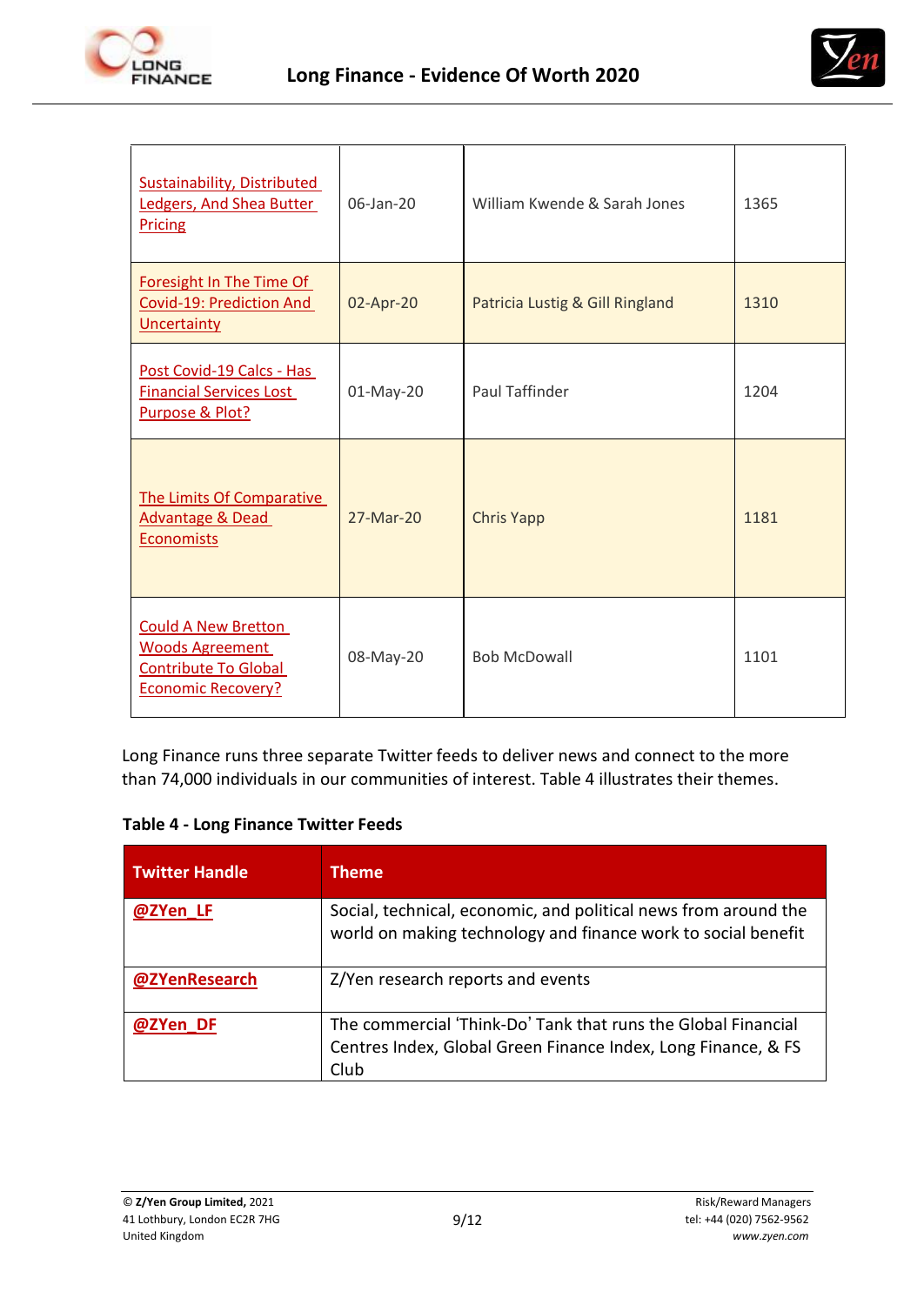



# **Events**

The covid-19 pandemic and bans on international travel meant that Long Finance markedly increased online events. With the kind permission of FS Club members, Long Finance, threw open the doors to an online programme which enabled anyone to attend over **200 [webinars](https://fsclub.zyen.com/events/)  [and debates](https://fsclub.zyen.com/events/)** covering topics as diverse as machine-learning (AI), public health, anti-money laundering, and climate change. All of these were free, and attracted a formidable line up of speakers.

#### **Table 5 - Top 10 Events By Attendance 2020**

| <b>Topic</b>                                                                                                         | Date     | Speaker(S)                                                                      |
|----------------------------------------------------------------------------------------------------------------------|----------|---------------------------------------------------------------------------------|
| Immunising Your Investments: Sensible<br>Investing Through A Global Pandemic (And<br><b>Everything Else Besides)</b> | 13 May   | <b>Andrew Craig</b>                                                             |
| Financial Centres Of The World 2020: Focus<br>On GIFT-City, Gujarat                                                  | 29 Apr   | <b>Dipesh Shah</b>                                                              |
| Life Is Wonderful: Mandela's Unsung<br>Heroes                                                                        | 18 Nov   | Sir Nick Stadlen                                                                |
| Building A Global Britain - What Can<br><b>Actually Be Made Of The Global Britain</b><br>Concept?                    | $27$ Jul | Madeleine Moon,<br><b>Francis Tusa,</b><br><b>Professor Michael</b><br>Mainelli |
| <b>Building A Global Britain</b>                                                                                     | 10 Jul   | Graham Stuart, Kate<br>Adie,<br>Marc Lee, Madeleine<br>Moon                     |
| What The Belt And Road Initiative Looks<br><b>Like On The Ground</b>                                                 | 04 May   | <b>Douglas McWilliams</b><br>& Mike McWilliams                                  |
| 2020 Vision & The 21st Century: Looking<br>Back To 2000, Ahead To 2040                                               | 20 May   | <b>Professor Tim Connell</b>                                                    |
| The Economic Road To Post-Covid-19<br><b>Recovery: Fast or Slow?</b>                                                 | 07 May   | Prof Fan Gang,<br><b>Professor Michael</b><br>Mainelli                          |
| Climate and Covid-19                                                                                                 | 04 May   | Sean Kidney, Simon<br>Mills                                                     |
| Banks, Blunders and Lessons Learned:<br>Misadventures In A Data-Driven World And<br><b>How To Solve Them</b>         | 22 May   | Jennifer Liu,<br>Kieran Seaward,<br><b>Paul Hudson</b>                          |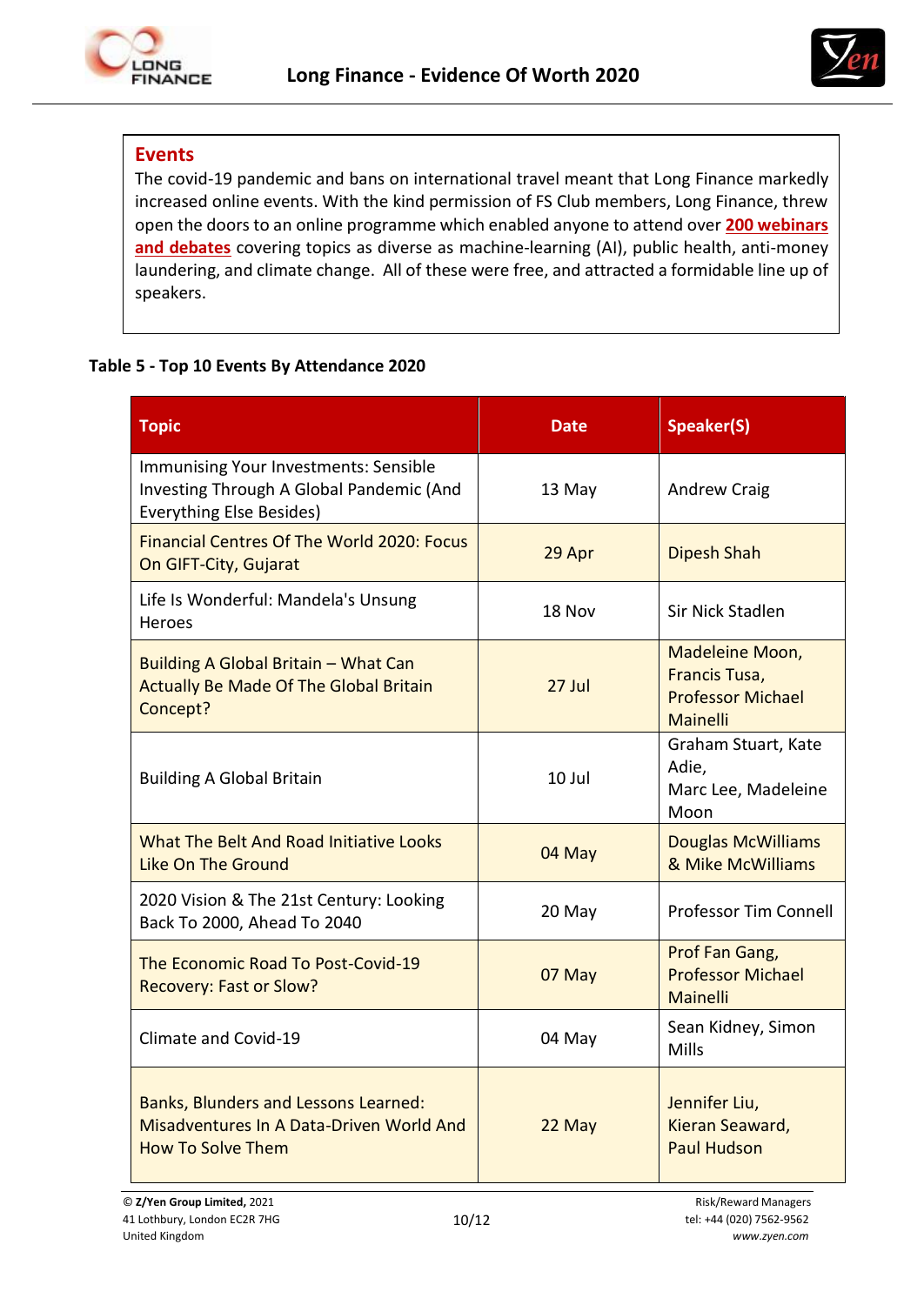



# **Thanking Our Partners**

We would like to express our gratitude to the FS Club Members, The China Development Institute, Gresham College, and Z/Yen Group for their long-standing support.

We would like to thank all the London Accord contributors for sharing research, and members of the Long Finance Advisory Board for their wise guidance. Finally, we would like to thank those in our community who contribute their thoughts and time to the Long Finance events and blogs.